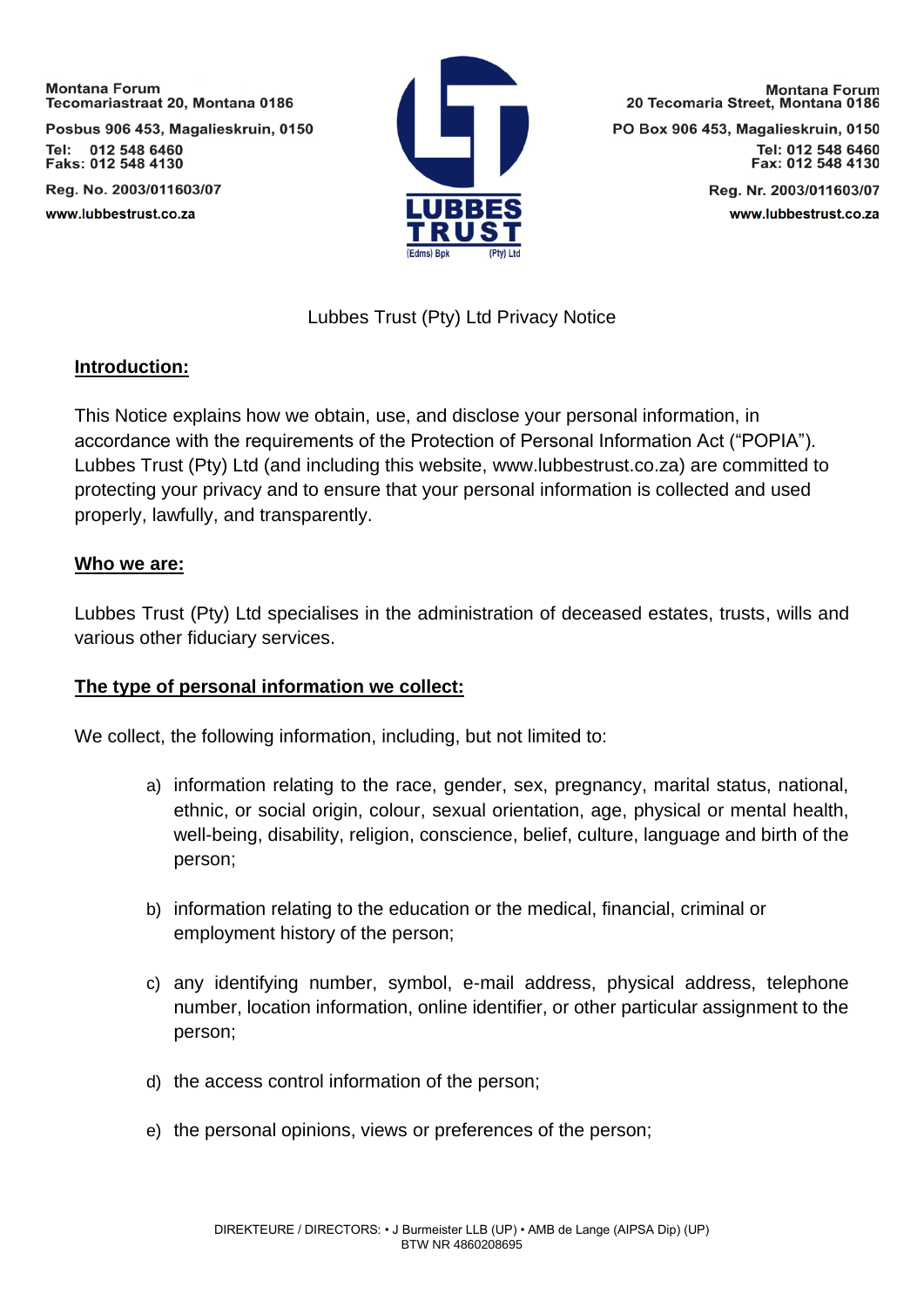Posbus 906 453, Magalieskruin, 0150 Tel: 012 548 6460 Faks: 012 548 4130

Reg. No. 2003/011603/07 www.lubbestrust.co.za



**Montana Forum** 20 Tecomaria Street, Montana 0186 PO Box 906 453, Magalieskruin, 0150 Tel: 012 548 6460 Fax: 012 548 4130

> Reg. Nr. 2003/011603/07 www.lubbestrust.co.za

- f) correspondence sent by the person that is implicitly or explicitly of a private or confidential nature or further correspondence that would reveal the contents of the original correspondence;
- g) the views or opinions of another individual about the person; and
- h) the name of the person if it appears with other personal information relating to the person or if the disclosure of the name itself would reveal information about the person.

We collect and process your personal information mainly to contact you for the purposes of understanding your requirements and delivering services accordingly.

We collect information directly from you where you provide us with your personal details or from a third person in the event of trust and deceased estate administration. Where possible, we will inform you what information you are required to provide to us and what information is optional.

Website usage information may be collected using "cookies" which allows us to collect standard internet visitor usage information.

# **How we get the personal information and what we use it for:**

Most of the personal information we process is provided to us directly by you for one of the following reasons:

We will use your personal information only for the purposes for which it was collected and agreed with you. In addition, where necessary your information may be retained for legal or user experience optimisation purposes, enabling us to provide you with an enhanced service delivering experience at Lubbes Trust (Pty) Ltd.

- To gather contact information;
- To confirm and verify your identity or to verify that you are an authorised user for security purposes;
- For the detection and prevention of fraud, crime, money laundering or other malpractice;
- To conduct market or customer satisfaction research or for statistical analysis;
- For audit and record keeping purposes:
- In connection with legal proceedings.

We may collect or obtain personal information about you: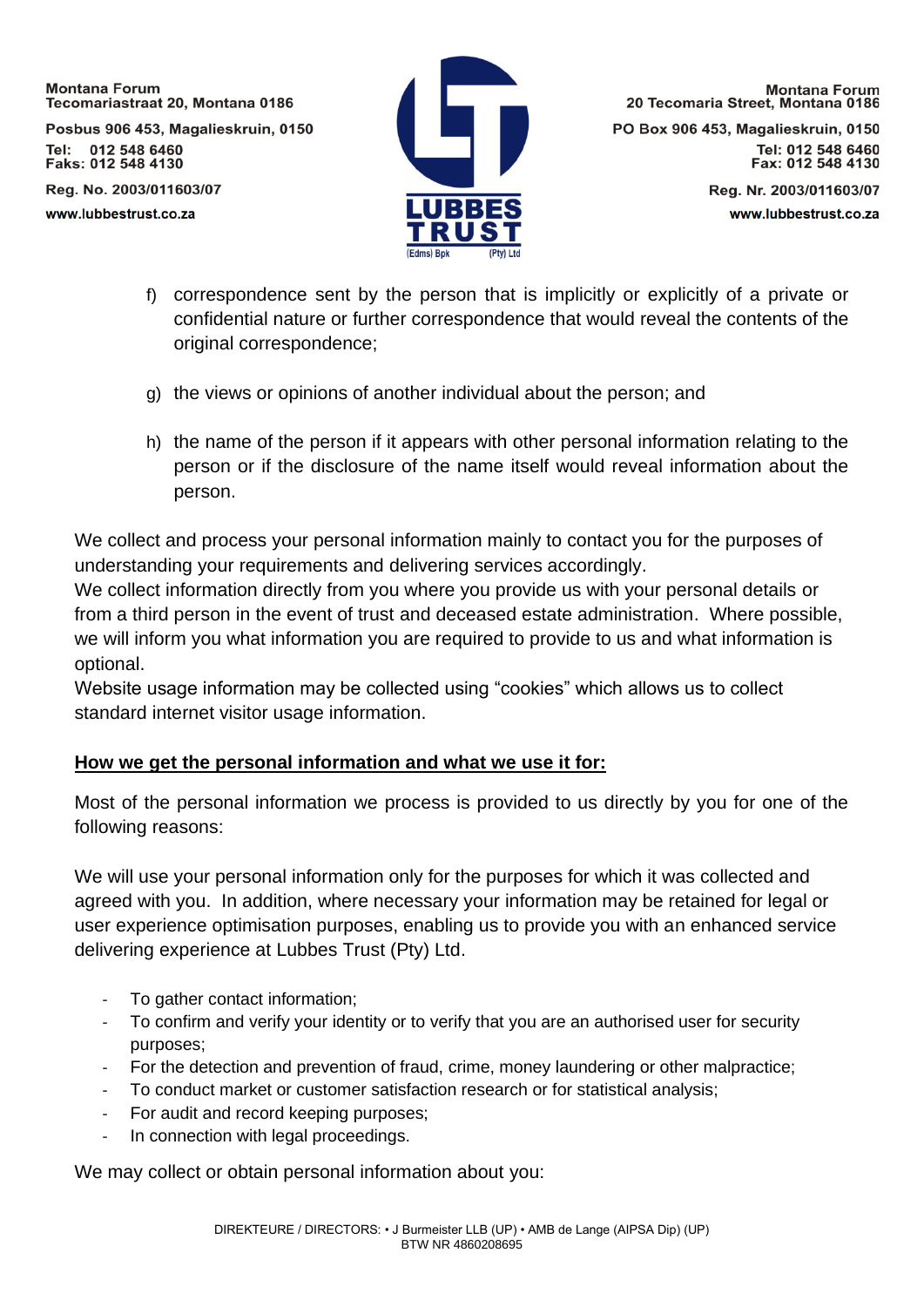Posbus 906 453, Magalieskruin, 0150 Tel: 012 548 6460 Faks: 012 548 4130

Reg. No. 2003/011603/07 www.lubbestrust.co.za



**Montana Forum** 20 Tecomaria Street, Montana 0186

PO Box 906 453, Magalieskruin, 0150 Tel: 012 548 6460 Fax: 012 548 4130

> Reg. Nr. 2003/011603/07 www.lubbestrust.co.za

- (a) directly from you;
- (b) during the course of our interactions with you;
- (c) when you visit and/or interact with our website or any other social media platforms or IT services;
- (d) from a third party who is authorized to share that information;
- (e) via a mobile or other software app developed for Lubbes Trust (Pty) Ltd.

We also receive personal information indirectly, from the following sources in the following scenarios:

• Various financial institutions, brokers, creditors, debtors, state institutions, family, friends and spouse for the purpose to administrate trusts and deceased estates.

We use the information that you have given us in order to:

• Effectively and accurately administrate trusts and deceased estates.

We may share this information with:

We may disclose your personal information to our service providers who are involved in the delivery of products or services to you. We have agreements in place to ensure that they comply with the privacy requirements as required by the Protection of Personal Information Act.

We may also disclose your information:

- Where we have a duty or a right to disclose in terms of law or industry codes;
- Where we believe it is necessary to protect our rights.

### **Collection of Information by "Cookies"**

You are aware that information and data is automatically collected through the standard operation of the Internet servers and by the use of "cookies." "Cookies" are small text files a website can use to recognise repeat users, facilitate the user's ongoing access to and use of the Website and allow a Website to track usage behaviour and compile aggregate data that will allow content improvements and targeted advertising. Cookies are not programs that come onto your system and damage files. Generally, cookies work by assigning a unique number to you that has no meaning outside the assigning site. If you do not want information collected through the use of cookies, there is a simple procedure in most browsers that allows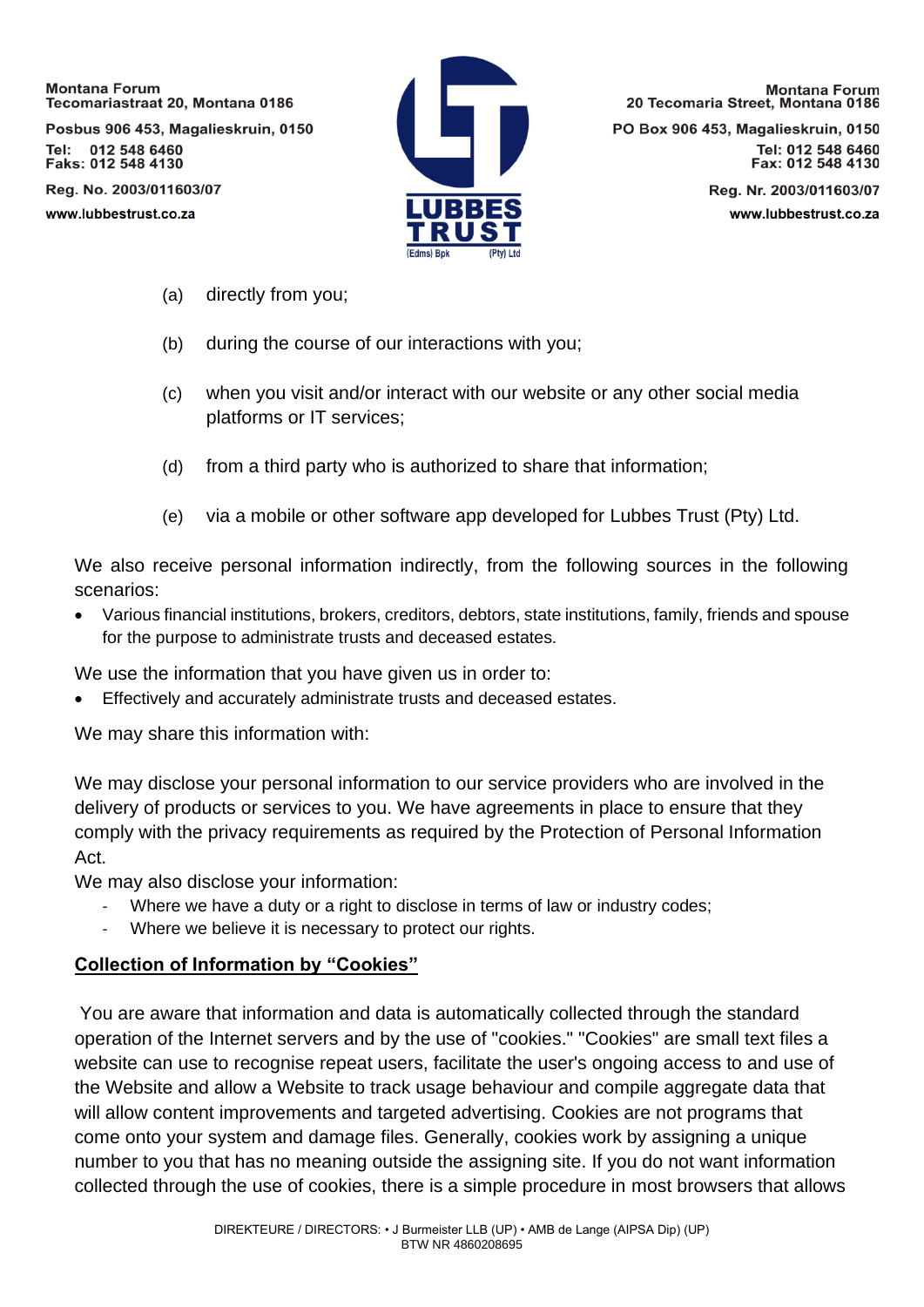Posbus 906 453, Magalieskruin, 0150 Tel: 012 548 6460 Faks: 012 548 4130

Reg. No. 2003/011603/07 www.lubbestrust.co.za



**Montana Forum** 20 Tecomaria Street, Montana 0186

PO Box 906 453, Magalieskruin, 0150 Tel: 012 548 6460 Fax: 012 548 4130

> Reg. Nr. 2003/011603/07 www.lubbestrust.co.za

you to deny or accept the cookie feature; however, you should note that cookies may be necessary to provide you with certain features (e.g., customized delivery of information) available on our Websites.

### **When will we process your personal information:**

In terms of the Protection of Personal Information Act (POPIA), the justification ground which we base our processing on consist out of the following:

- The data subject or a competent person where the data subject is a child **consents** to the processing. Kindly note that you have the right to withdraw your consent;
- The processing is **necessary** to carry out actions for the conclusion or performance of a contract to which the data subject is a party;
- The processing complies with an **obligation** imposed by law on the business;
- The processing protects a **legitimate** interest of the data subject;
- The processing is necessary for the proper performance of a **public law** duty by the business;

Or

• The processing is necessary for pursuing the legitimate **interests** of the business or of a third party to whom the information is supplied.

### **How we store your personal information:**

Your information is securely stored:

We are legally obliged to provide adequate protection for the personal information we hold and to stop unauthorized access and use of personal information. We will, on an on-going basis, continue to review our security controls and related processes to ensure that your personal information remains secure.

# **Our security policies and procedures cover:**

- Physical security;
- Computer and network security;
- Access to personal information;
- Secure communications:
- Security in contracting out activities or functions:
- Retention and disposal of information;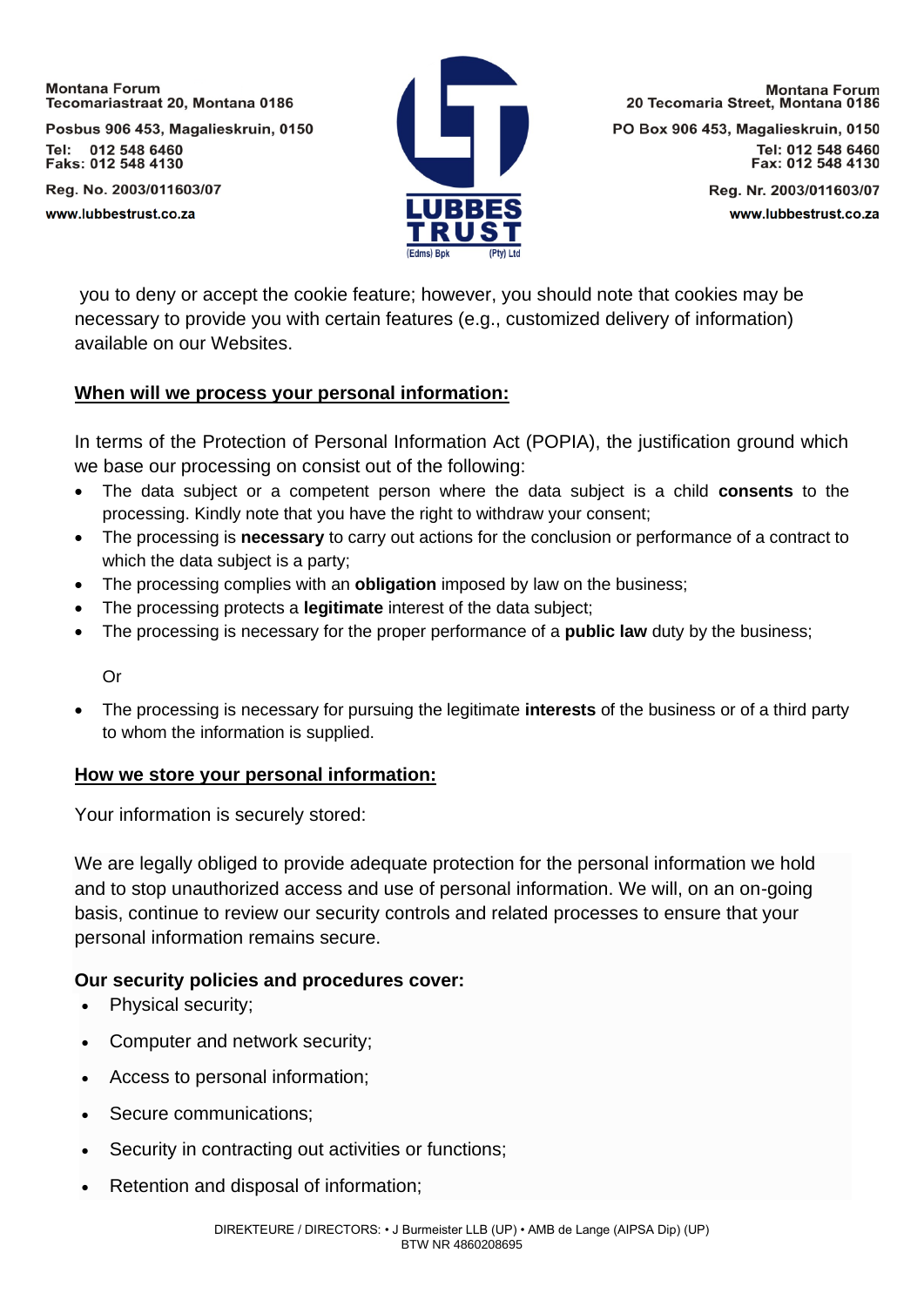Posbus 906 453, Magalieskruin, 0150 Tel: 012 548 6460 Faks: 012 548 4130

Reg. No. 2003/011603/07 www.lubbestrust.co.za



**Montana Forum** 20 Tecomaria Street, Montana 0186

PO Box 906 453, Magalieskruin, 0150 Tel: 012 548 6460 Fax: 012 548 4130

> Reg. Nr. 2003/011603/07 www.lubbestrust.co.za

- Acceptable usage of personal information;
- Governance and regulatory issues;
- Monitoring access and usage of private information;
- Investigating and reacting to security incidents.

When we contract with third parties, we impose appropriate security, privacy and confidentiality obligations on them to ensure that personal information that we remain responsible for, is kept secure.

We keep your information for as per our Data Retention Policy. We will then dispose your information by as per our Data Destruction Policy.

#### **International Transfer of Personal Information**

In some cases, the third parties to whom we may disclose your personal information may be located outside your country of residence (for example, in a cloud service, system or server), and may be subject to different privacy regimes.

When we disclose personal information overseas, we will take appropriate safeguards to protect your personal information to ensure that the recipient will handle the information in a manner consistent with this policy and the level of protection provided for in POPIA.

### **Your data protection rights:**

- You are entitled to access your personal data by sending a written request to Alwyn van Zyl [alwyn@lubbestrust.co.za.](mailto:alwyn@lubbestrust.co.za) We may charge you a fee for this service as set out in terms of Condition 8 of POPIA.
- You may also request Lubbes Trust (Pty) Ltd to correct or supplement any of your personal data which Lubbes Trust (Pty) Ltd will undertake as soon as practicable.
- Request the destruction of your personal data. Jaco Burmeister [jaco@lubbestrust.co.za](mailto:jaco@lubbestrust.co.za) will consider your request in light of any other laws or regulations prohibiting Lubbes Trust (Pty) Ltd from destroying your personal data.

You are not required to pay any charge for exercising your rights. If you make a request, we have one month to respond to you.

Please contact us at [alwyn@lubbestrust.co.za](mailto:alwyn@lubbestrust.co.za) if u wish to make a request.